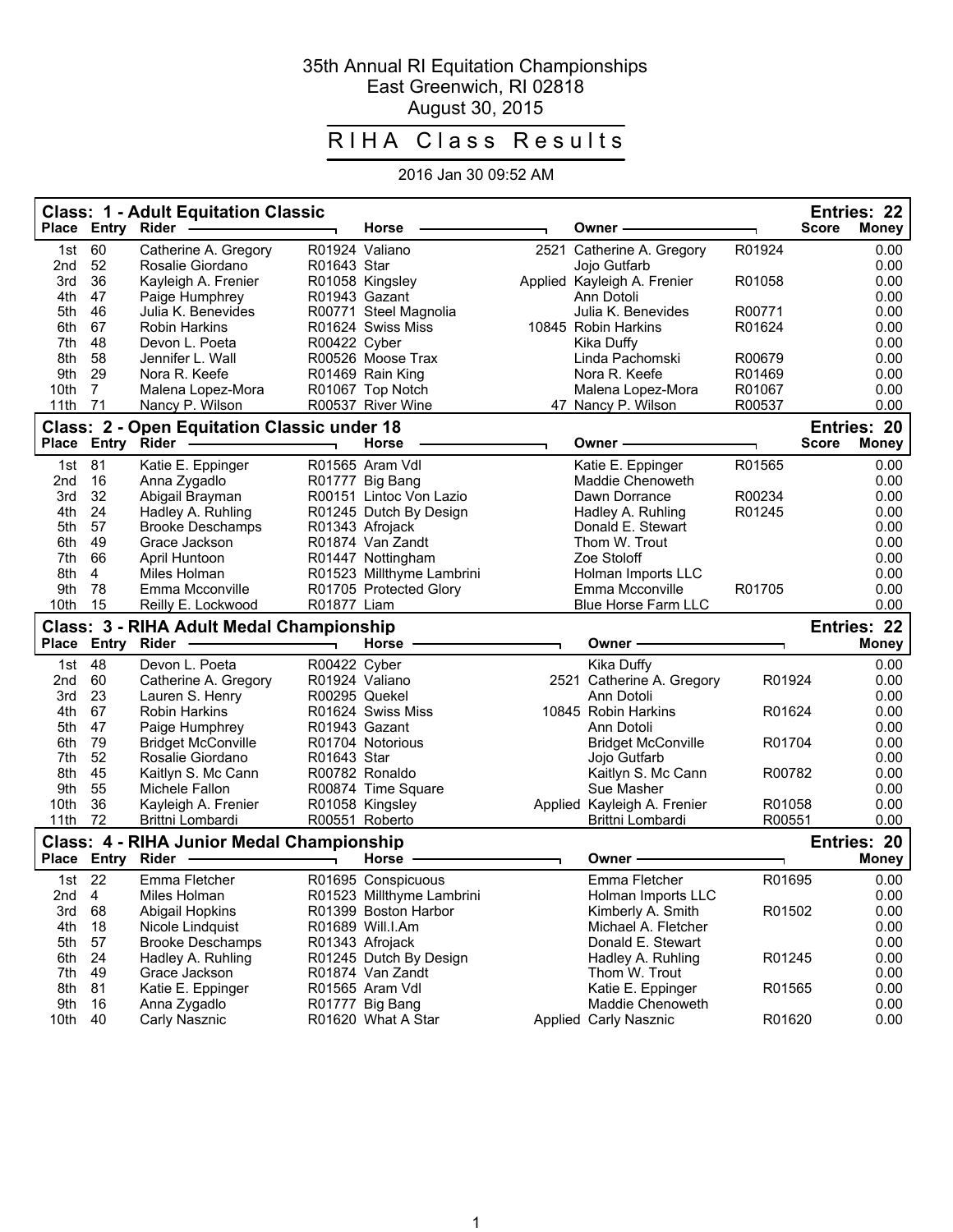|                 |                   | Class: 5 - RIHA Adult Horsemanship Challenge<br>Place Entry Rider |                               | Horse                                          | Owner                                   |                  | Entries: 10<br>Money         |
|-----------------|-------------------|-------------------------------------------------------------------|-------------------------------|------------------------------------------------|-----------------------------------------|------------------|------------------------------|
| 1st             | 47                | Paige Humphrey                                                    |                               | R01943 Gazant                                  | Ann Dotoli                              |                  | 0.00                         |
| 2 <sub>nd</sub> | 29                | Nora R. Keefe                                                     |                               | R01469 Rain King                               | Nora R. Keefe                           | R01469           | 0.00                         |
| 3rd             | 5                 | Melani Cookman                                                    | R01476 Nelson                 |                                                | <b>Beth Sylvia</b>                      | R01079           | 0.00                         |
| 4th             | $\overline{7}$    | Malena Lopez-Mora                                                 |                               | R01067 Top Notch                               | Malena Lopez-Mora                       | R01067           | 0.00                         |
| 5th             | 72                | Brittni Lombardi                                                  |                               | R00551 Roberto                                 | Brittni Lombardi                        | R00551           | 0.00                         |
| 6th             | 35                | Jennifer Fairbank                                                 |                               | R01531 Market Gunner                           | Affadavit Jennifer Fairbank             | R01531           | 0.00                         |
| 7th             | 45                | Kaitlyn S. Mc Cann                                                |                               | R00782 Ronaldo                                 | Kaitlyn S. Mc Cann                      | R00782           | 0.00                         |
| 8th<br>9th      | 71<br>14          | Nancy P. Wilson<br>Rachel M. Malloch                              |                               | R00537 River Wine<br>R00833 THF Foreign Affair | 47 Nancy P. Wilson<br>Rachel M. Malloch | R00537<br>R00833 | 0.00<br>0.00                 |
| 10th            | 79                | <b>Bridget McConville</b>                                         |                               | R01704 Notorious                               | <b>Bridget McConville</b>               | R01704           | 0.00                         |
|                 |                   | Class: 6 - RIHA Junior Horsemanship Challenge                     |                               |                                                |                                         |                  | Entries: 15                  |
|                 | Place Entry Rider |                                                                   |                               | Horse -                                        | Owner -                                 |                  | <b>Money</b>                 |
| 1st             | 16                | Anna Zygadlo                                                      |                               | R01777 Big Bang                                | Maddie Chenoweth                        |                  | 0.00                         |
| 2nd             | 18                | Nicole Lindquist                                                  |                               | R01689 Will.I.Am                               | Michael A. Fletcher                     |                  | 0.00                         |
| 3rd             | 49                | Grace Jackson                                                     |                               | R01874 Van Zandt                               | Thom W. Trout                           |                  | 0.00                         |
| 4th             | 50<br>57          | Sunny Drescher                                                    |                               | R01844 Gazant                                  | Ann Dotoli                              |                  | 0.00                         |
| 5th<br>6th      | 22                | <b>Brooke Deschamps</b><br>Emma Fletcher                          |                               | R01343 Afrojack<br>R01695 Conspicuous          | Donald E. Stewart<br>Emma Fletcher      | R01695           | 0.00<br>0.00                 |
| 7th             | 78                | Emma Mcconville                                                   |                               | R01705 Protected Glory                         | Emma Mcconville                         | R01705           | 0.00                         |
| 8th             | 66                | April Huntoon                                                     |                               | R01447 Nottingham                              | Zoe Stoloff                             |                  | 0.00                         |
| 9th             | 32                | Abigail Brayman                                                   |                               | R00151 Lintoc Von Lazio                        | Dawn Dorrance                           | R00234           | 0.00                         |
| 10th            | 40                | Carly Nasznic                                                     |                               | R01620 What A Star                             | Applied Carly Nasznic                   | R01620           | 0.00                         |
|                 |                   | <b>Class: 7 - Mini Equitation Classic 11 &amp; Under</b>          |                               |                                                |                                         |                  | <b>Entries: 4</b>            |
| <b>Place</b>    | Entry Rider       |                                                                   |                               | <b>Horse</b>                                   | Owner                                   |                  | <b>Score</b><br><b>Money</b> |
| 1st             | 33                | Aliya Maker                                                       |                               | R01875 Annapolis                               | Aliya Maker                             | R01875           | 0.00                         |
| 2nd             | 73                | Sophie Esposito                                                   |                               | R00996 Lintoc Von Lazio                        | Dawn Dorrance                           | R00234           | 0.00                         |
| 3rd             | 37                | Elizabeth Howlett                                                 |                               | R01922 Glenhafen Virginia Slim                 | Catherine Souza                         | R01699           | 0.00                         |
|                 |                   | Class: 8 - Junoir Equitation Classic 12-17                        |                               |                                                |                                         |                  | Entries: 19                  |
| Place           | Entry Rider       |                                                                   |                               | Horse                                          | Owner -                                 |                  | <b>Score</b><br><b>Money</b> |
| 1st             | 82                | Madison Olvert                                                    |                               | Zac Brown                                      | Jay Sargent                             | R00460           | 0.00                         |
| 2 <sub>nd</sub> | 8                 | Nicole H. Pietro                                                  |                               | R01785 Typhoon                                 | Mary B. Mcgee                           |                  | 0.00                         |
| 3rd             | 31                | Sarah Levalley                                                    |                               | R01678 Off Broadway                            | Alanna Murray                           |                  | 0.00                         |
| 4th             | 28                | Ava LaPlante                                                      |                               | R01333 Headlines                               | Ava LaPlante                            | R01333           | 0.00                         |
| 5th<br>6th      | 74<br>11          | Sarah Pelletier<br>Cassidy A. Edmondson                           | R01679 Stella<br>R01636 Luigi |                                                | Sarah Pelletier<br>Cassidy A. Edmondson | R01679<br>R01636 | 0.00<br>0.00                 |
| 7th             | 25                | Caroline Rooney                                                   |                               | R01664 Werbella                                | <b>Courtney Dilalla</b>                 | Joined           | 0.00                         |
| 8th             | 26                | Casey White                                                       |                               | R01938 Silver Lining                           | Casey White                             | R01938           | 0.00                         |
| 9th             | 21                | Victoria Croston                                                  | R01325 Alliro                 |                                                | <b>Beckett Tobak</b>                    | R00502           | 0.00                         |
| 10th            | 70                | Katelyn Billington                                                |                               | R01950 Boy Roma                                | Katelyn Billington                      | R01950           | 0.00                         |
|                 |                   | <b>Class: 9 - Adult Mini Equitation Classic</b>                   |                               |                                                |                                         |                  | Entries: 15                  |
|                 | Place Entry Rider |                                                                   |                               | Horse                                          | Owner                                   |                  | <b>Score</b><br><b>Money</b> |
| 1st             | 2                 | Ariel Macey                                                       |                               | R01722 Blistering Hot                          | <b>Ariel Macey</b>                      | R01722           | 0.00                         |
| 2nd             | 34                | Emily E. McGuirk                                                  |                               | R01163 Follow that Dream                       | Emily E. McGuirk                        | R01163           | 0.00                         |
| 3rd             | 19                | Arielle R. Pagano                                                 |                               | R01806 The Other Brother                       | Tiffany R. Leventhal                    |                  | 0.00                         |
| 4th             | 38                | Jennifer Pray                                                     |                               | R00424 Scooby                                  | Jennifer Pray                           | R00424           | 0.00                         |
| 5th             | 65                | Laura Orlando                                                     |                               | R01267 Chance                                  | Laura Orlando                           | R01267           | 0.00                         |
| 6th<br>7th      | 9<br>$\mathbf{1}$ | <b>Beckett Tobak</b><br><b>Kimberly Martin</b>                    | R00502 Alliro                 | R01491 Off Broadway                            | <b>Beckett Tobak</b><br>Alanna Murray   | R00502           | 0.00<br>0.00                 |
| 8th             | 62                | Suzanne Hourihan                                                  |                               | R00243 Apache                                  | Suzanne Hourihan                        | R00243           | 0.00                         |
| 9th             | 51                | Erica Kalkut                                                      |                               | R01738 Fleur De Lis                            | Barbara M. Mann                         |                  | 0.00                         |
| 10th            | 80                | <b>Beth Sylvia</b>                                                | R01079 Nelson                 |                                                | <b>Beth Sylvia</b>                      | R01079           | 0.00                         |
|                 |                   | Class: 10 - RIHA Mini Medal Championship                          |                               |                                                |                                         |                  | Entries: 23                  |
| <b>Place</b>    | Entry Rider       |                                                                   |                               | Horse                                          | <b>Owner</b>                            |                  | <b>Money</b>                 |
| 1st             | 28                | Ava LaPlante                                                      |                               | R01333 Headlines                               | Ava LaPlante                            | R01333           | 0.00                         |
| 2 <sub>nd</sub> | 33                | Aliya Maker                                                       |                               | R01875 Annapolis                               | Aliya Maker                             | R01875           | 0.00                         |
| 3rd             | 8                 | Nicole H. Pietro                                                  |                               | R01785 Typhoon                                 | Mary B. Mcgee                           |                  | 0.00                         |
| 4th             | 42                | Cassandra Smith                                                   |                               | R01685 Gratitude                               | Cassandra Smith                         | R01685           | 0.00                         |
| 5th             | 11                | Cassidy A. Edmondson                                              | R01636 Luigi                  |                                                | Cassidy A. Edmondson                    | R01636           | 0.00                         |
| 6th<br>7th      | 77<br>12          | Maggie Hickey<br>Hannah S. Farwell                                |                               | R01817 Roberto                                 | Brittni Lombardi<br>Dawn Dorrance       | R00551<br>R00234 | 0.00<br>0.00                 |
| 8th             | 26                | Casey White                                                       |                               | R01772 West Palm Wally<br>R01938 Silver Lining | Casey White                             | R01938           | 0.00                         |
| 9th             | 82                | <b>Madison Olvert</b>                                             |                               | Zac Brown                                      | Jay Sargent                             | R00460           | 0.00                         |
| 10th            | 61                | <b>Natalie Titus</b>                                              |                               | R01617 Apache                                  | Suzanne Hourihan                        | R00243           | 0.00                         |
|                 |                   |                                                                   |                               |                                                |                                         |                  |                              |